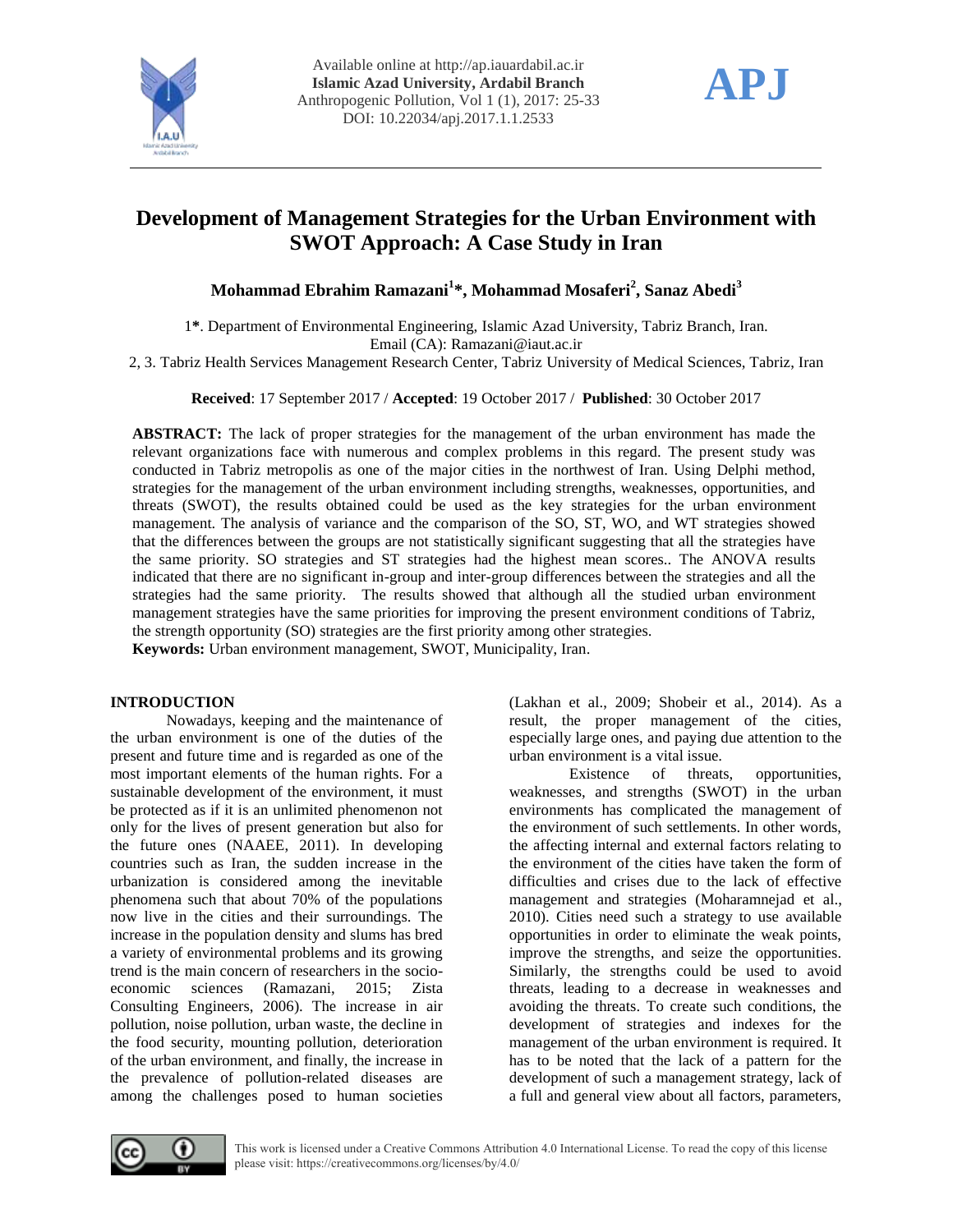and affecting factors influencing the urban environment of cities can lead to poor management of the urban environments (Ramazani, 2015).

As environmental management is regarded as the development of proper developmental strategies with environmental powers (Ji Baro, 2001), the most important aim of the urban environmental management is probably the creation of balance and proportionality among the effects caused by urban population on the environment and availability of favorable indexes of the urban environment for the use of such population. The important point in this relationship is that the efficiency of the urban management also heavily depends on the factors like political stability, social integrity, economic prosperity, and skills and motivation of policymakers (Municipalities' Organization, 2004).

The municipalities have the most decisive and noticeable role in the urban management. Among the defined duties of these institutes, urban development and undertaking urban developmental projects are inevitable. On the other hand, these projects can have environmental, economic, and social consequences. The best solution to reduce the negative effects of these projects seems to be an evaluation of the environmental impacts and assessing their related necessary measures. In this way, not only the project is completed, but also the best possible options are selected for having the least negative effect on the environment. Attaining this goal requires developing some strategies for the environmental management by the municipalities.

### **STUDY AREA**

Tabriz as a metropolis in the northwest of Iran and the capital of the East Azerbaijan has a population of 1.5 million people (DUSTM, 2008). The present study was conducted to determine the effective components in the development of the strategies for urban environment management, the present condition of the management and decision making regarding the environment of Tabriz, and beneficiary groups of environment in the study region and their opinions and views as well as analyzing the internal and external factors affecting the management of the urban environment of Tabriz and development of urban environment management strategies. The expected results are as follow:

Presenting a pattern to the authorities in charge in order to develop strategies for the management of the urban environment such that to make the performances and activities efficient

Providing a broad view of strategic planning of the urban environmental management

taking into account factors and parameters affecting the cities

- Avoiding inefficient projects and reducing the double costs

Making laws, rules, and regulations pertaining to the urban environment operational

Presenting a research-study pattern related to this issue and improving the environments of the cities and reducing the harmful effects of the pollutions and environmental problems

Improving the present conditions of the urban environment management in the study area

### **MATERIALS AND METHODS**

The present study was conducted in the form of a survey in 2012 with the aim of developing some strategies to manage the urban environment of Tabriz. To attain the goals, the Delphi Method was applied as follows:

In the first step, Tabriz Municipality and its affiliated Urban Services, Urban Planning, Developmental, and Social organizations related to the urban environmental management of Tabriz were determined and selected as the statistical population. By selecting 24 authorities and top experts from these organizations, the prospect, mission, and longterm goals of the management of the urban environment of Tabriz were identified. Next, to analyze different factors affecting the urban environmental management of Tabriz, the main affairs and issues of the urban environmental management were determined and rated in the form of the management of air pollution control, environmental management of water and sewage systems, management of ordinary waste, management of the noise pollution, management of green area, environmental management of the energy, environmental management of the physical development of the city, the management of the environmental groups together with the collective study of the external factors (opportunities and threats) and internal factors (weaknesses and strengths) of the urban environmental management of Tabriz. The third step of the development and evaluation of the strategies was carried out in three stages:

*a. Devising the Matrix of the Evaluation of the External and Internal Factors:* The matrix of internal factors evaluation is used to assess the weaknesses and strengths of different parts of a system while the matrix the external factors evaluation is used to study the opportunities and threats. (Moharamnejad, 2006; Ramazani, 2015) To prepare the matrixes, the witnessed opinions and judgments of the authorities and experts were used.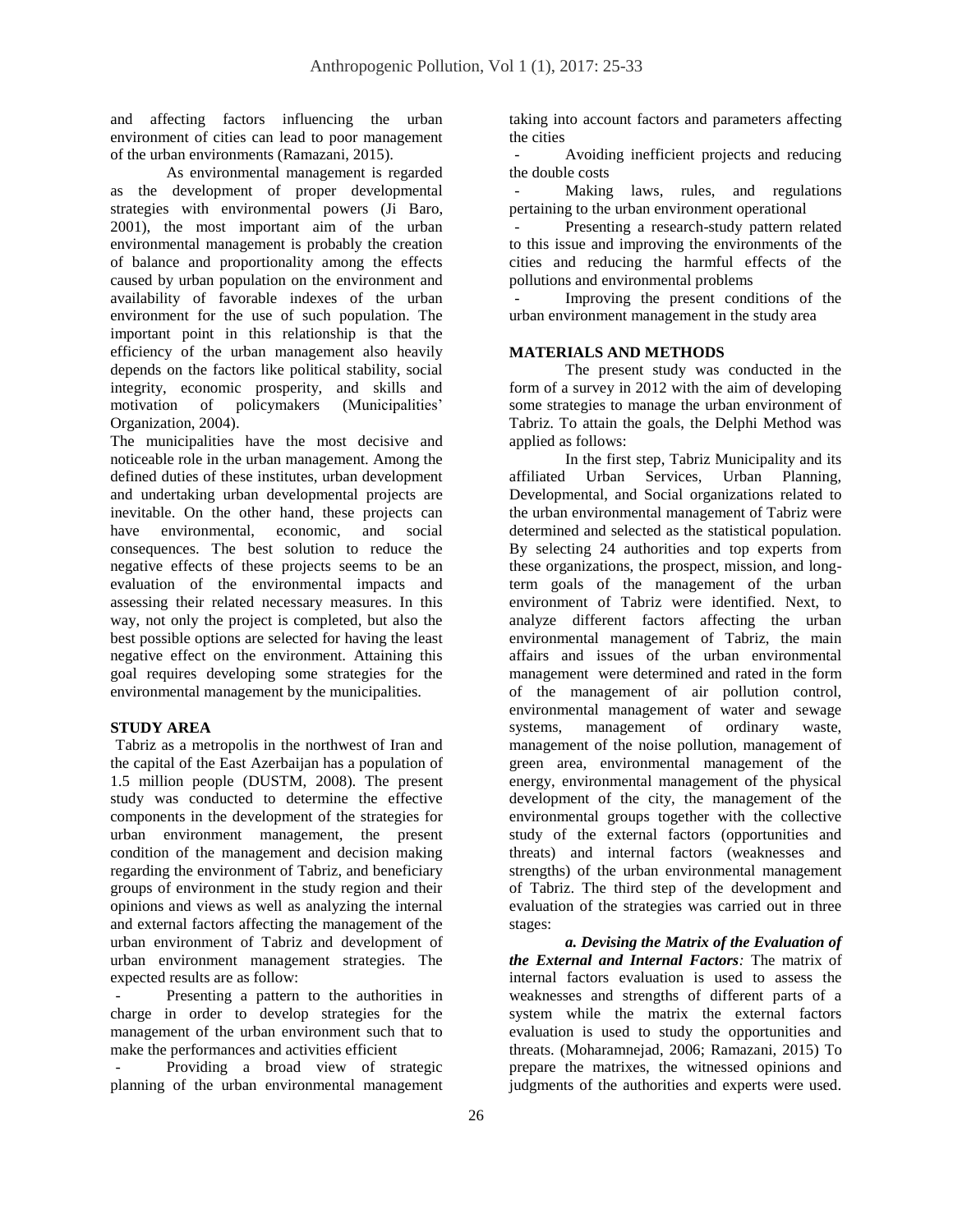After determining the external and internal factors, each factor was normalized between 0 (unimportant) and 1 (very important). To determine the weight of each factor and decide on the factors with high or low importance, the opinions and views of the managers and experts were elicited and then the weight of factors was normalized between 0 and 1 using Mtb software. After normalization, the present condition of each factor was determined by assigning it scores between 1 and 5 (1=weak, 2=lower than moderate, 3=moderate, 4=higher than moderate, and 5=very good), which are called "present condition score." By the present condition, it is meant how the management of the weaknesses, strengths, opportunities, and threats (SWOT) of the urban environmental management is at the present time. If the management system had been attempting to reduce the weaknesses, then it would be given a high score; in contrast, if the weaknesses had not been managed properly, then it would be assigned a low score. Similarly, in the case of using opportunities and threats, higher scores would indicate that the management system had performed well in making use of opportunities and avoiding threats (Ramazani, 2015).

*b. Completing and presenting SWOT matrix and determining SO, ST, WO, and WT strategies***:** SWOT Analysis Method is a useful and simple analytic method, which systematically analyzes each of the factors of the strengths, weaknesses, opportunities, and threats and returns the appropriate strategies. In SWOT, after listing and writing the factors including strengths, weaknesses, opportunities, and threats in their relevant cells by the order of their weighted scores, the desired strategies are obtained from their contact points. Therefore, this matrix generates four categories of SO, ST, WO, and WT strategies (Ramazani, 2015).

In this study, the software of Mtb was used to normalize the coefficients of the matrixes of the internal factors. Moreover, SPSS and Excel software packages were applied for the analysis of the matrixes and prioritizing the strategies.

### **RESULTS AND DISCUSSION**

The management of the urban environment of the Municipality of Tabriz affects all the residents of the city and those who are related directly or indirectly to goods exchange and services. To conduct the present study, we used the participation, and cooperation of the top experts of the following organizations, who had a key role in determining, understanding, evaluation and the analysis of the different affecting factors on the environment of Tabriz and in determining the level of quantitative

importance of strategies. They are the Organizations for the Urban Services, Urban Development, Developmental, Social, Cultural and Artistic, organizations for the Traffic, Parks and Green Space, Bus Service, Subway System, the Organization for the Management of Urban Waste, Healthcare Center, Regional Power Supply, the Organization for Housing, Industries and Mining, General Office of the Protection of the Environment, Natural Resources, Water Supply and Sewerage Companies, Distribution of Oil and Natural Gas Products of East Azerbaijan, the authorities of Environmental Groups, and Professors with the relevant specialty.

The results of evaluating the internal and external factors of the environmental urban management of Tabriz are shown in Tables 1 and 2.

The analysis of variance (ANOVA) and the comparison of the SO, ST, WO, and WT strategies showed that the differences between the groups are not statistically significant  $(P=0.949)$ , suggesting that all the strategies have the same priority. SO strategies with the mean score of 0.4681 and ST strategies with the mean score of 0.4502 had the highest mean scores. The mean scores and standard deviations of the SWOT strategies are shown in Table 3.

Comparing the SO strategies using ANOVA analysis showed that there were not any significant differences between its strategies (P=0.674). The results also indicated that  $SO_2$ ,  $SO_6$ , and SO<sup>4</sup> had the highest mean scores, in the order of their appearance.  $SO_{11}$  strategy had the lowest mean between all SO strategies (Table 4).

The comparison of the ST strategies showed that there were not any meaningful in-group and intergroup differences between the strategies  $(P=0.669)$ and all of them had the same priority. Among the strategies, ST11 and ST10 had the highest and ST2 and ST5 had the lowest mean scores (Table 5).

The ANOVA results indicated that there are no significant in-group and inter-group differences between the strategies (P=0.907) and all the strategies had the same priority. WO2 and WO6 strategies have the highest while WO5 strategy shows the lowest mean scores (Table 6).

Comparing the WT strategies showed that WT6 and WT7 have the highest mean scores while the WT8 strategy has the lowest mean. In addition, the ANOVA results showed that there are no meaningful differences between the in-group and inter-group strategies  $(P=0.843)$ . In other words, all the strategies had the same priority (Table 7).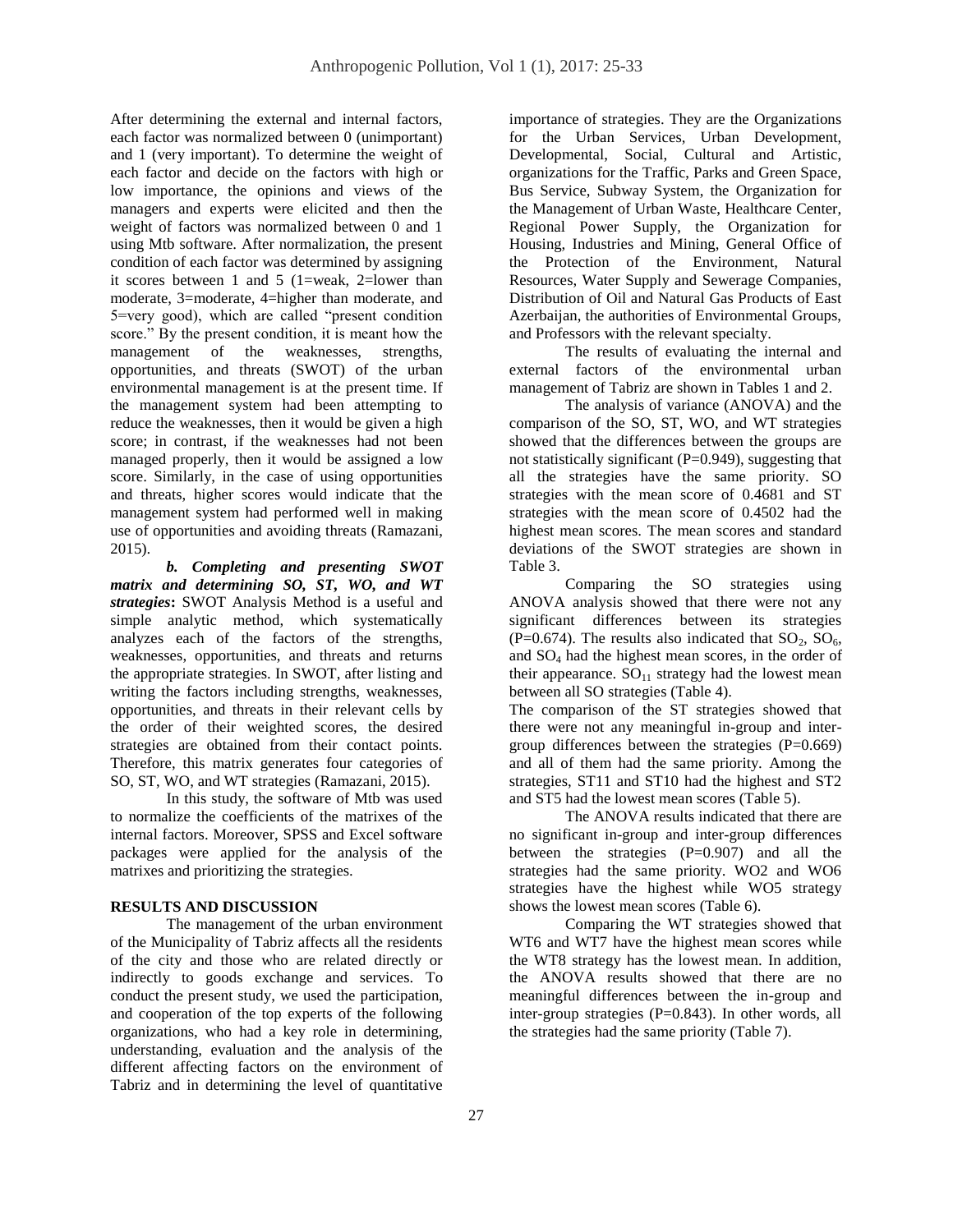|          | Factors       | Variables                                                                                                                                                                                                                                                                                                                                                                                                                                          | Coefficient Score |                | Final<br>Score |
|----------|---------------|----------------------------------------------------------------------------------------------------------------------------------------------------------------------------------------------------------------------------------------------------------------------------------------------------------------------------------------------------------------------------------------------------------------------------------------------------|-------------------|----------------|----------------|
|          |               | The environmental rules and regulations, 5-year developmental plans of Iran and the document of developmental prospect of Iran in 20                                                                                                                                                                                                                                                                                                               | 0.05              | 3              | 0.15           |
|          |               | years<br>Local and national culture and present religious beliefs and practice related to the environment protection                                                                                                                                                                                                                                                                                                                               | 0.05              | 2              | 0.10           |
|          |               | The existence of a council of provincial developmental planning and technical work groups work of environment and sustainable<br>development in the Province and Province air pollution reduction committee in Tabriz                                                                                                                                                                                                                              | 0.06              | $\overline{4}$ | 0.24           |
|          |               | The existence of experts and supervisors in Iran and research centers and private scoters (consulting companies and implementation<br>institutes)                                                                                                                                                                                                                                                                                                  | 0.06              | 3              | 0.18           |
|          | Opportunities | The progress of science and technology and standards of environment and management of urban management and possibility of<br>knowledge, know-how, and experience between research and using management indexes in the urban environment of other countries with<br>usage of modern exchange networks                                                                                                                                               | 0.02              | 3              | 0.03           |
|          |               | The international and local treaties, conventions, and protocols in relation to the protection of the environment and sustainable<br>development                                                                                                                                                                                                                                                                                                   | 0.02              | 3              | 0.6            |
|          |               | Enjoyment of government supports and banking credits and budget benefits in the national level in relation to the pollution control of the<br>environment and the development of green space                                                                                                                                                                                                                                                       | 0.05              | $\overline{4}$ | 0.20           |
|          |               | The existence of the international financial recourses and the international support of the environmental activities                                                                                                                                                                                                                                                                                                                               | 0.04              | $\overline{4}$ | 0.16           |
|          |               | The existence of the environmental elite and groups and people's participation and their willingness in enjoying proper environment                                                                                                                                                                                                                                                                                                                | 0.04              | $\overline{2}$ | 0.08           |
|          |               | The existence of environmental organization and other supervisory organizations and organs                                                                                                                                                                                                                                                                                                                                                         | 0.04              | $\overline{2}$ | 0.08           |
|          |               | the existence of sustainable developmental potential in Tabriz                                                                                                                                                                                                                                                                                                                                                                                     | 0.03              | 2              | 0.06           |
| External |               | Lack of regional and local preparations and lack of environmental evaluation and possibility assessment and capacity of Tabriz and lack of<br>conducting the urban and intra-urban plans with a view of environmental issues and possession of the suitable lands by the urban<br>development investors and test their performance in the change of their land use                                                                                 | 0.09              | 2              | 0.18           |
| Factors  |               | Lack of integration in the urban management system and lack of proper interaction between organizations in implementing joint projects<br>of the environmental management and lack of infrastructure, equipment, and facilities for studying and determining pollutant factors of the<br>environment                                                                                                                                               | 0.08              | 3              | 0.27           |
|          |               | Lack of legally passed strategies for the urban environment management and comprehensive plan of urban environmental management<br>and lack of mid-term and long-term management, and influence of numerous power centers and different organizations in decision<br>making, planning, and implementation affairs of the urban environmental management of Tabriz                                                                                  | 0.06              | 5              | 0.30           |
|          | Threats       | Lack of observance of the environmental regulations and rules in the regulations of the developmental plan of organs and lack of due<br>attention to the passed laws of environment in issuing developmental permits and use and regulatory rules of urbanization limitations in<br>response to the present needs of the municipality and their drawbacks in criminal punishments                                                                  | 0.07              | 3              | 0.21           |
|          |               | Lack of due view and belief in the case of negative consequences of slums and political and social profit making in support of slums and<br>adverse influence of immigration in Tabriz                                                                                                                                                                                                                                                             | 0.06              | 3              | 0.18           |
|          |               | The environmental effects of unwanted workshops and industries of the inner city and entrance of the city and demolition of the<br>environment by the present big industries in the protective area f Tabriz and lack of proper performance of them in controlling the<br>environmental pollutants, sewage treatment, management of waste, and development of green area and lack of proper transport of them to<br>the permitted industrial areas | 0.1               | 2              | 0.20           |
|          |               | Lack of a proper system for the generation, distribution, transport, and recycling of energy and misuse and mismanagement of energy use<br>and substandard related equipment and devices                                                                                                                                                                                                                                                           | 0.02              | 2              | 0.04           |
|          |               | Improper distribution of the service and trading centers in the ten areas of Tabriz and the increase in the trips and traffic in the city center                                                                                                                                                                                                                                                                                                   | 0.03              | 2              | 0.06           |
|          |               | Lack of specialty and awareness of the managers of polluting companies and industries of the issues of the environmental pollution and<br>lack of environmental experts and supervisor in them                                                                                                                                                                                                                                                     | 0.04              | 2              | 0.08           |
|          |               | Total                                                                                                                                                                                                                                                                                                                                                                                                                                              | -1                | $\sim$         | 2.96           |

## Table 1: The Evaluation Matrix of External Factors of Urban Environment Management of Tabriz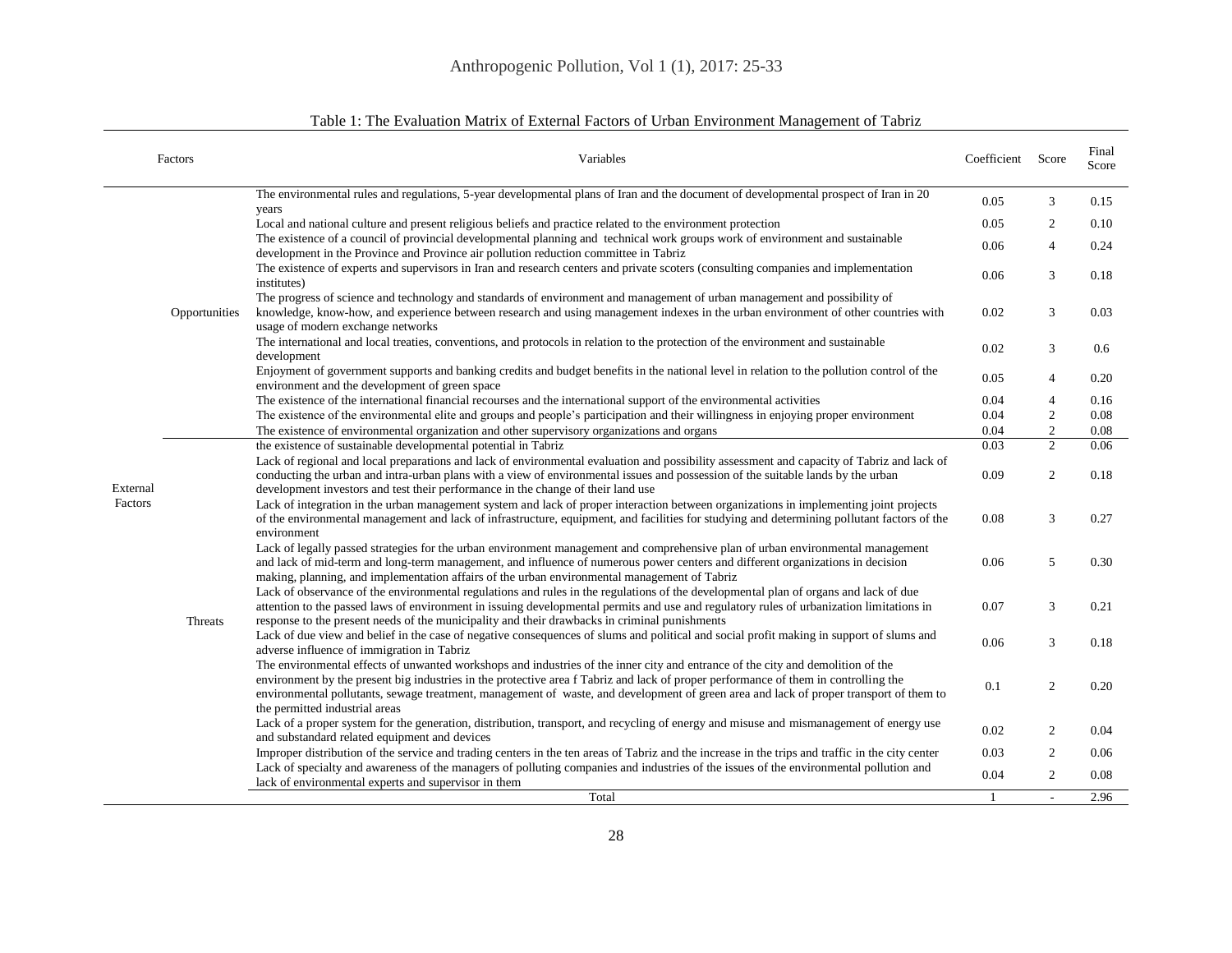| Factors             |            | Variables                                                                                                                                                                                                                                                                                                                                                                                                                                            | Coefficient | Score          | Final<br>Score |
|---------------------|------------|------------------------------------------------------------------------------------------------------------------------------------------------------------------------------------------------------------------------------------------------------------------------------------------------------------------------------------------------------------------------------------------------------------------------------------------------------|-------------|----------------|----------------|
|                     |            | The existence of organizational structure and administrations (the Organization of the Management of Waste, the Organization of Parks<br>$etc.$ ), plans to improve environmental management, and control of pollutions in the urban environmental management                                                                                                                                                                                        | 0.06        | 3              | 0.18           |
|                     |            | Educated human resources in the executive levels and the existence of top supervisors and their level of knowledge and awareness of the<br>environment in the related fields and a feeling of responsibility toward, interest in, and valuing the components of the environment, and<br>positive motif toward the improvement of the present management of the urban environment                                                                     | 0.05        | 2              | 0.1            |
|                     |            | The existence of related educational programs, courses, classes, workshops on issues of the environment for the staff of the municipality and<br>the public                                                                                                                                                                                                                                                                                          | 0.04        | $\overline{2}$ | 0.08           |
|                     | Strengths  | The plans for energy use management and paying attention to the pattern of optimizing the energy use in the organizations and offices of the<br>municipality of Tabriz (use of energy saving lights, double-glazing windows, tuning up the heating systems, etc.)                                                                                                                                                                                    | 0.03        | $\overline{4}$ | 0.12           |
|                     |            | The existence of necessary software and hardware like libraries, computer systems, internet, and the results of the previous research                                                                                                                                                                                                                                                                                                                | 0.01        | $\overline{4}$ | 0.04           |
|                     |            | Vehicles and machinery and hardware of management of waste and transportation, etc. available in the municipality                                                                                                                                                                                                                                                                                                                                    | 0.03        | 5              | 0.15           |
|                     |            | The improvement plan of the public transportation (the project of subway system and BRT) and existence of safety inspection centers                                                                                                                                                                                                                                                                                                                  | 0.03        | $\overline{4}$ | 0.12           |
|                     |            | The existence of the possibility and funding for the participation and cooperation of the research centers, academics with the environmental<br>experts in the municipality, and research center of Islamic Council of Tabriz                                                                                                                                                                                                                        | 0.04        | $\overline{4}$ | 0.16           |
|                     |            | Lack of an integrated management system for the environmental management in Tabriz Municipality and lack of an environmental<br>workgroup in the Islamic Council of Tabriz                                                                                                                                                                                                                                                                           | 0,08        | $\overline{4}$ | 0.32           |
|                     |            | Quantity and quality of the green space and changing the land use of green space to other land uses                                                                                                                                                                                                                                                                                                                                                  | 0.05        | 3              | 0.15           |
|                     |            | Lack of comprehensive and long-term strategies and plans for the affairs of the environmental management in Tabriz Municipality and lack<br>of related local regulations and standards and lack of executive guarantee of the present regulations                                                                                                                                                                                                    | 0.06        | $\overline{4}$ | 0.24           |
| Internal<br>Factors |            | Lack of permanent revenue for funding the costs of the environmental management and dependence of incomes in Tabriz Municipality on<br>unstable incomes from changing land uses in the 5th article of commission and sales of density and success of the 100th article of<br>commission about the construction violations                                                                                                                            | 0.1         | 3              | 0.3            |
|                     |            | Poor required technologies and equipment for urban environment improvement (including sewage collection and treatment systems,<br>management of waste, and management of the quality of air and sound, limitations of the public transportation system, and inefficiency of<br>the smart control of the traffic etc.)                                                                                                                                | 0.09        | 2              | 0.18           |
|                     |            | Limitation problems of the public transportation system and lack of smart traffic control, etc.                                                                                                                                                                                                                                                                                                                                                      | 0.04        | $\overline{4}$ | 0.16           |
|                     | Weaknesses | Lack of educational programs of the cultural and social organizations for improving the present conditions and attracting public participation<br>for the improvement of the urban environment and expansion of the active non-governmental environmentalist groups                                                                                                                                                                                  | 0.08        | 3              | 0.24           |
|                     |            | Lack of statistics and documents of the present performances of the management of the environment (air pollution, waste management, noise<br>pollution, water supply management and consumption and sewage treatment, evaluation of the ability of the environment, and determining<br>major land use, $etc.$ ) and lack of updated technical information in the management of the urban environment and failing to publishing them<br>to the public | 0.06        | $\overline{2}$ | 0.12           |
|                     |            | Lack of serious law enforcement of violators and their criminal punishment of the rules and regulations and their illegal activities in relation<br>to the environment and violators of the environmental damage                                                                                                                                                                                                                                     | 0.01        | $\overline{2}$ | 0.02           |
|                     |            | Lack of environmental experts and supervisors in the responsible organizations for the affairs of the urban management of Tabriz and lack of<br>employment of the environmental experts in the organizations and/or subsystems of the municipality                                                                                                                                                                                                   | 0.03        | 3              | 0.09           |
|                     |            | Lack of the regulations for the cooperation of the municipality with the public groups of environment in the improvement of urban<br>environment and lack of required public participation in the improvement urban management and lack of educational plans for them                                                                                                                                                                                | 0.05        | 2              | 0.1            |
|                     |            | Lack of assessment of the environmental impact of the projects and improper implementations of the rules of settlements and lack of basic<br>and cultural and environmental implementations especially in slums of Tabriz                                                                                                                                                                                                                            | 0.06        | $\overline{c}$ | 0.12           |
|                     |            | Total                                                                                                                                                                                                                                                                                                                                                                                                                                                | -1          |                | 2.99           |

### Table 2: The Matrix of Internal Factors Evaluation of Urban Environment Management of Tabriz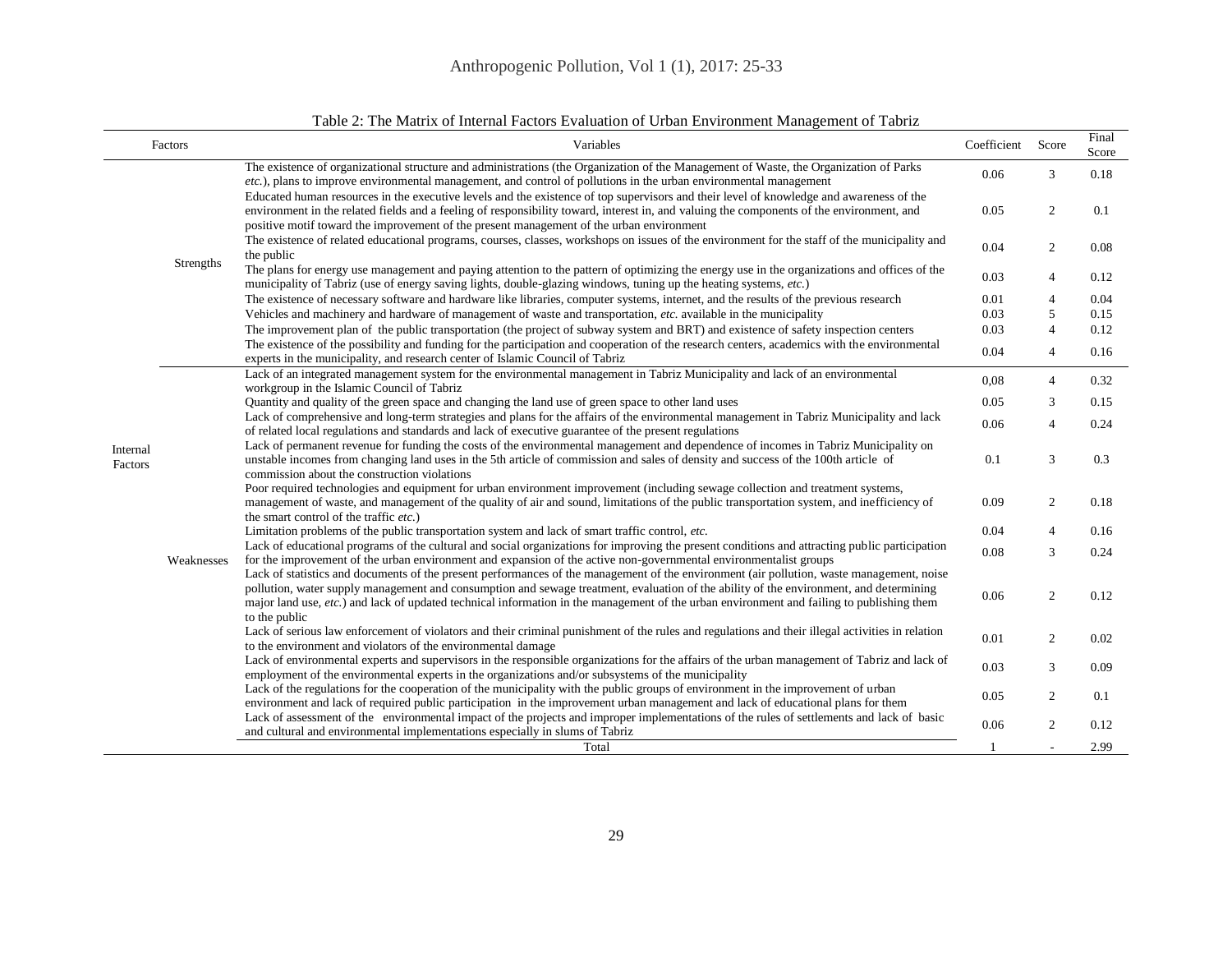| wianagement of the Tabliz Orban Environment |        |                           |        |         |  |  |  |  |
|---------------------------------------------|--------|---------------------------|--------|---------|--|--|--|--|
| Type of Strategy                            | Mean   | <b>Standard Deviation</b> | Lowest | Highest |  |  |  |  |
| SΟ                                          | 0.4681 | 0.34258                   | 0.02   | 2.40    |  |  |  |  |
| ST                                          | 0.4507 | 0.34258                   | 0.02   | 2.40    |  |  |  |  |
| WO                                          | 0.4336 | 0.30190                   | 0.02   | .28     |  |  |  |  |
| <b>WT</b>                                   | 0.4493 | 0.29951                   | 0.04   | 1.80    |  |  |  |  |
| Total                                       | 0.4508 | 0.324223                  | 0.02   | 2.40    |  |  |  |  |

Table 3: Mean Scores, Standard Deviations, and the Lowest and Highest Scores of the SWOT Strategies of the Management of the Tabriz Urban Environment

Table 4: Mean Scores, Standard Deviations, and the Lowest and Highest Scores of the SO Strategies of the Management of Tabriz Urban Environment

| Strategy        | <b>Title of Strategy</b>                                                                                                                                       | No. | Mean   | Standard<br>Deviation | Lowest | Highest |
|-----------------|----------------------------------------------------------------------------------------------------------------------------------------------------------------|-----|--------|-----------------------|--------|---------|
| SO <sub>1</sub> | Enforcing the environmental rules and regulation including air pollution, green<br>space, urban development, etc. and planning in accordance with the national | 39  | 0.4813 | 0.3711                | 0.08   | 1.80    |
|                 | laws and international treaties                                                                                                                                |     |        |                       |        |         |
| SO <sub>2</sub> | Preparing comprehensive and detailed plans and land use with environmental<br>considerations                                                                   | 40  | 0.5223 | 0.3210                | 0.04   | 1.20    |
|                 | Calling in consulting engineers and institutes of private sector and local                                                                                     |     |        |                       |        |         |
| SO <sub>3</sub> | educated human resources in implementing different plans of Tabriz with<br>environmental considerations                                                        | 40  | 0.4738 | 0.4267                | 0.04   | 1.80    |
| SO <sub>4</sub> | Determining the indexes of the urban environment management in the sectors<br>of urbanization and urban development                                            | 40  | 0.5317 | 0.4267                | 0.03   | 2.40    |
|                 | Creating a necessary structure for using the communications systems and                                                                                        |     |        |                       |        |         |
| SO <sub>5</sub> | internet facilities in urban trading and services and proper technologies in                                                                                   | 40  | 0.4845 | 0.3133                | 0.04   | 1.28    |
|                 | Tabriz in order to the reduction of the urban environmental pollutants and<br>management of the wastes using international trading                             |     |        |                       |        |         |
| SO <sub>6</sub> | The promotion of the knowledge and awareness of the organizations of the                                                                                       | 40  | 0.5298 | 0.3505                | 0.06   | 1.80    |
|                 | Municipality in management of the urban environment of Tabriz                                                                                                  |     |        |                       |        |         |
|                 | Making use of the potential public participation and training them through TV                                                                                  |     |        |                       |        |         |
| SO <sub>7</sub> | programs, holding fairs, and using power and potential of the environmentalist<br>groups for the improvement of the present condition of the urban environment | 40  | 0.4443 | 0.3128                | 0.06   | 1.28    |
|                 | with supporting them and considering them as social capital                                                                                                    |     |        |                       |        |         |
|                 | Cooperation with universities, research centers, and consulting engineers,                                                                                     |     |        |                       |        |         |
| SO <sub>8</sub> | exchanging know-how of the management of the urban environment with the                                                                                        | 40  | 0.4205 | 0.4049                | 0.02   | 2.40    |
|                 | advanced countries, and using international facilities in accordance with the<br>treaties and conventions                                                      |     |        |                       |        |         |
|                 | The expansion of the evaluation, measurement of the quality and balance of the                                                                                 |     |        |                       |        |         |
| SO <sub>9</sub> | environmental pollution and its control in Tabriz                                                                                                              | 40  | 0.4460 | 0.2919                | 0.04   | 1.20    |
|                 | Preparation and approval of the optimal and standard per capita green space                                                                                    |     |        |                       |        |         |
| SO10            | with the environmental considerations and completing environmental projects                                                                                    | 40  | 0.4203 | 0.3101                | 0.04   | 1.20    |
|                 | such as Great Park of Tabriz and Green Belt of Tabriz, etc.                                                                                                    |     |        |                       |        |         |
| SO11            | Use of religious beliefs and practice for the protection of the urban<br>environment                                                                           | 40  | 0.3950 | 0.2694                | 0.04   | 1.20    |
|                 | Total                                                                                                                                                          | 440 | 0.4691 | 0.3426                | 0.02   | 2.40    |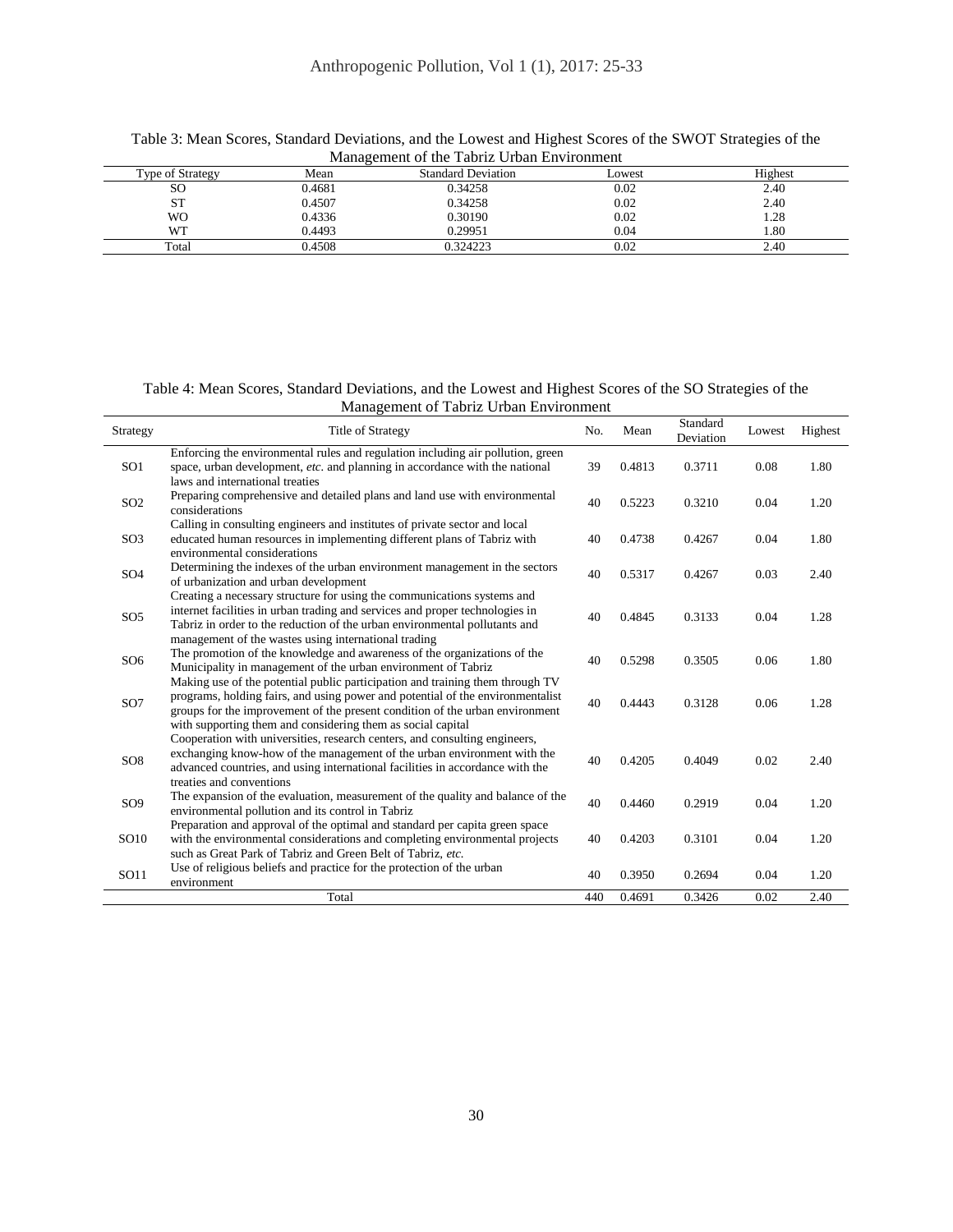| Table 5: Mean Scores, Standard Deviations, and the Lowest and Highest Scores of the ST Strategies for the Urban |
|-----------------------------------------------------------------------------------------------------------------|
| Management Environment of Tabriz                                                                                |

| Strategy        | <b>Title of Strategy</b>                                                                                                                                                                                                                                                          | No. | Mean   | Standard<br>Deviation | Lowest | Highest |
|-----------------|-----------------------------------------------------------------------------------------------------------------------------------------------------------------------------------------------------------------------------------------------------------------------------------|-----|--------|-----------------------|--------|---------|
| ST <sub>1</sub> | The reduction of the waste and its separation from the generation sites and gradual elimination<br>of the present methods and trends of the waste collection of Tabriz and production of compost<br>out of them and their recycling                                               | 40  | 0.4155 | 0.2975                | 0.04   | 1.20    |
| ST <sub>2</sub> | The support and expansion of the agricultural and industrial production units without<br>environmental pollution in the surrounding areas of the city the developing plan of transferring<br>big industries from Tabriz area                                                      | 40  | 0.3915 | 0.27216               | 0.04   | 1.20    |
| ST <sub>3</sub> | The expansion of the necessary service and trading centers in different parts of the city and<br>benefiting from proper scattering of these land use to reduce traffic congestions and to<br>improve the present conditions of the urban environment                              | 40  | 0.4363 | 0.30843               | 0.04   | 1.28    |
| ST <sub>4</sub> | Proper locating and placing the polluting and problem-making industries of Tabriz and their<br>transfer                                                                                                                                                                           | 40  | 0.4210 | 0.3136                | 0.06   | 1.20    |
| ST <sub>5</sub> | Supporting the expansion of services and facilities in villages and making the villagers<br>interested to stay in villages to reduce the rate of immigration to Tabriz and development of<br>the plan of proper housing of Tabriz slums to reduce the related problems and issues | 40  | 0.3790 | 0.2937                | 0.03   | 1.20    |
| ST <sub>6</sub> | Drawing the attention of the representatives of people in the parliament for necessary<br>budgeting for the projects related to the management of the urban environment of Tabriz and<br>proper housing and avoiding the expansion of slums and illegal constructions             | 40  | 0.4240 | 0.2814                | 0.04   | 1.20    |
| ST7             | Attracting the participation of cultural organizations, TV, and educational center in the<br>management of the urban environment and the improvement of the information systems and<br>providing electronic services                                                              | 40  | 0.4442 | 0.2909                | 0.02   | 1.28    |
| ST <sub>8</sub> | Imposing limitations on changing the agricultural lands in the protected area and around<br>Tabriz and preventing the ownership of lands with the land use of green space, agricultural,<br>and natural resources                                                                 | 40  | 0.4338 | 0.3485                | 0.04   | 1.20    |
| ST <sub>9</sub> | Planning, passing, and implementing joint and intra-organization projects of the environmental<br>management (air pollution, water pollution, etc.)                                                                                                                               | 40  | 0.5085 | 0.3471                | 0.06   | 1.28    |
| ST10            | Providing facilities and infrastructure for the participation of the public and activities of<br>environmentalist groups and private companies in relation to the urban environment<br>management                                                                                 | 40  | 0.5115 | 0.3759                | 0.06   | 1.80    |
| ST11            | Creating an integrated system of urban environment management of Tabriz                                                                                                                                                                                                           | 40  | 0.5265 | 0.3965                | 0.04   | 1.80    |
| ST12            | Implementing the plans of areal and regional logistics                                                                                                                                                                                                                            | 40  | 0.5035 | 0.4591                | 0.06   | 2.40    |
|                 | Using updated technologies and the expansion of the using the modern equipment to improve                                                                                                                                                                                         |     |        |                       |        |         |
| ST13            | the urban environment management of Tabriz with the cooperation of international companies<br>and institutions and local human resources                                                                                                                                          | 40  | 0.4630 | 0.4201                | 0.04   | 2.40    |
|                 | Total                                                                                                                                                                                                                                                                             | 520 | 0.4507 | 0.34258               | 0.02   | 2.40    |

#### Table 6: Mean Scores, Standard Deviations, and the Lowest and Highest Scores of the WO Strategies for the Urban Environment Management of Tabriz

| Strategy        | <b>Title of Strategy</b>                                                                                                                                                                                                                                                                                             | No. | Mean   | Standard<br>Deviation | Lowest | Highest |
|-----------------|----------------------------------------------------------------------------------------------------------------------------------------------------------------------------------------------------------------------------------------------------------------------------------------------------------------------|-----|--------|-----------------------|--------|---------|
| WO1             | Developing an integrated system of the urban environment management in Tabriz Municipality<br>and evaluation of environmental impacts of projects                                                                                                                                                                    | 40  | 0.4098 | 0.288                 | 0.06   | 1.28    |
| WO <sub>2</sub> | Creating an organizational structure and quantitative and qualitative increase in the skilled<br>human resources for the environmental management                                                                                                                                                                    | 40  | 0.476  | 0.3158                | 0.04   | 1.28    |
| WO3             | Developing a supervisory system and using supervision tools for the proper and legal action<br>against the activities of polluting industries of Tabriz and passing laws for the criminal charges<br>for the offenders                                                                                               | 40  | 0.441  | 0.31121               | 0.08   | 1.20    |
| WO4             | Determining sustainable resources for the covering the costs of the Tabriz Municipality to<br>prevent the change of land uses in accordance with the present rules and regulations and<br>attracting the participation of the clerics, non-governmental environmentalist groups, experts,<br>and other social groups | 40  | 0.454  | 0.34213               | 0.04   | 1.20    |
| WO <sub>5</sub> | Developing an information bank and using the results of the present studies and research and<br>attracting the cooperation of the educational, research centers, and expansion of the<br>participation of the citizens to improve the present environmental condition of Tabriz                                      | 40  | 0.383  | 0.2637                | 0.02   | 1.20    |
| WO <sub>6</sub> | Devising and implementing the local rules, standards, and regulations to control environmental<br>pollution and creating an environmental section in the polluting industries                                                                                                                                        | 40  | 0.383  | 0.2637                | 0.02   | 1.20    |
| WO7             | Developing and employing equipment for measuring the quality of water and sewage in the<br>polluting industries and their continuous monitoring by trusted laboratories                                                                                                                                              | 40  | 0.411  | 0.2908                | 0.06   | 1.20    |
| WO <sub>8</sub> | Education and creating the culture about the urban environment issues for the social groups of<br>Tabriz                                                                                                                                                                                                             | 40  | 0.431  | 0.2842                | 0.04   | 1.20    |
| WO9             | Implementing the plan of needs analysis for the needed green space in different areas of the<br>Municipality and ownership of the required lands                                                                                                                                                                     | 40  | 0.405  | 0.3046                | 0.04   | 1.20    |
| WO10            | Improving the efficiency and management of energy in the public transportation of the city (by<br>limiting the vehicles produced in Iran with high fuel consumption and low efficiency etc.)                                                                                                                         | 40  | 0.462  | 0.2800                | 0.04   | 1.20    |
|                 | Total                                                                                                                                                                                                                                                                                                                | 400 | 0.434  | 0.30190               | 0.02   | 1.28    |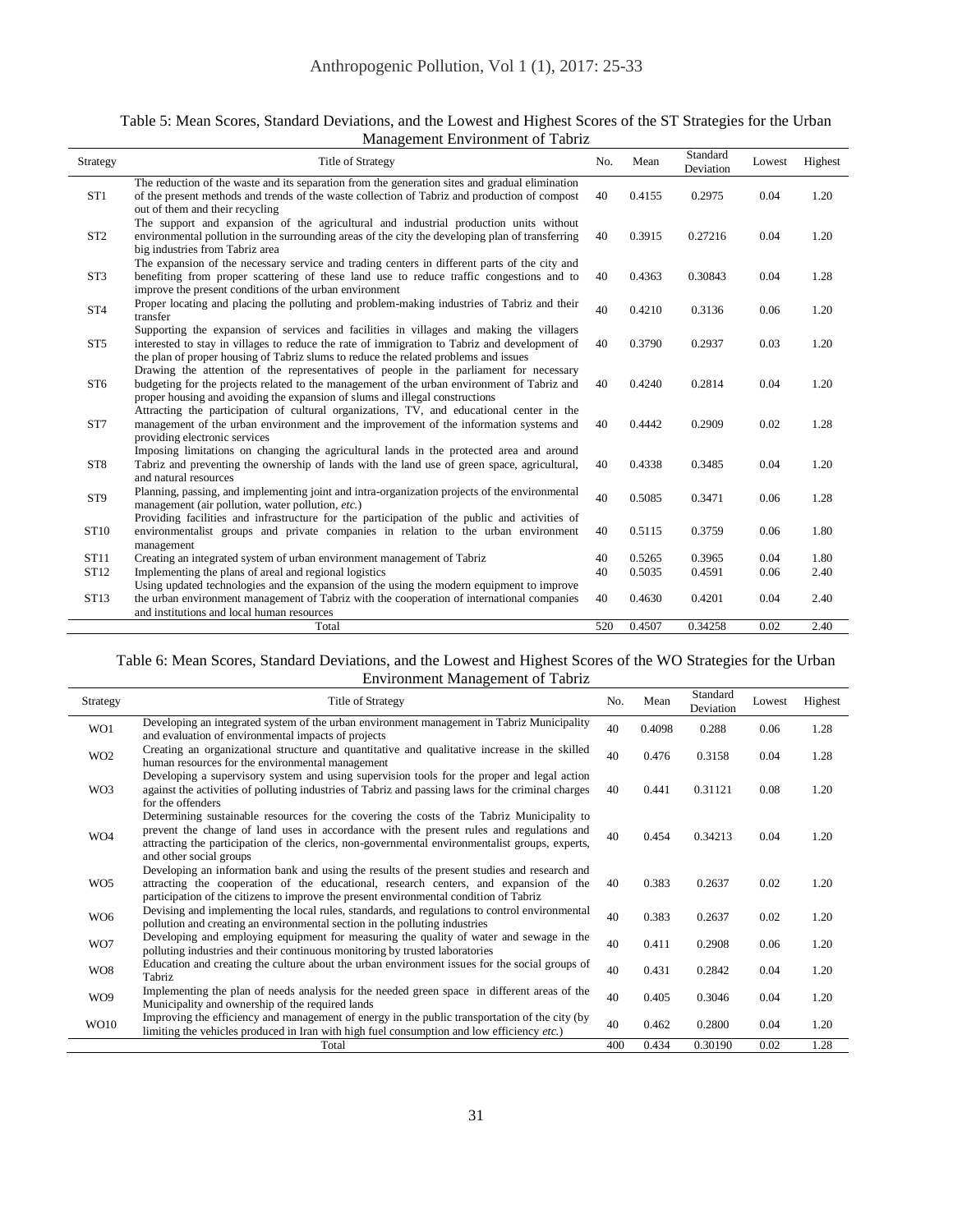| Strategy        | <b>Title of Strategy</b>                                                                                                                                                                                                                                                                                                                                                                                                                                                     | No.       | Mean             | Standard<br>Deviation | Lowest       | Highest      |
|-----------------|------------------------------------------------------------------------------------------------------------------------------------------------------------------------------------------------------------------------------------------------------------------------------------------------------------------------------------------------------------------------------------------------------------------------------------------------------------------------------|-----------|------------------|-----------------------|--------------|--------------|
| WT1             | Proposing the passage of effective laws in order to solve the problems of the<br>Tabriz environmental urban management and developing a necessary<br>supervisory and control system for the implementation of affairs of the urban<br>environment management                                                                                                                                                                                                                 | 40        | 0.4622           | 0.3063                | 0.06         | 1.20         |
| WT <sub>2</sub> | Creating permanent income resources for the Municipality, giving variety to<br>these income resources to avoid the negative effects of lack of funds, and<br>prevent the sales of density                                                                                                                                                                                                                                                                                    | 40        | 0.4745           | 0.3226                | 0.04         | 1.28         |
| WT3             | Preventing the implementation of the projects without approved environmental<br>impact reports and use of economic means to reduce the pollution by the<br>polluting industries, determining the proper locations for the urban services<br>based on the needs, paying attention to the linear pattern of Tabriz,<br>incorporating it in the multi-central patterns of the city centers, and making the<br>facilities and services various for the proper and ease of access | 40        | 0.4435           | 0.2952                | 0.06         | 1.20         |
| WT4             | Taking legal actions against air-polluting organizations and companies of the<br>city, preventing imposing subjective opinions, and tackling the issues of urban<br>environment management based on the opinions of the specialists and in<br>accordance with the rules and regulations, standards, and local indexes                                                                                                                                                        | 40        | 0.4338           | 0.2977                | 0.08         | 1.80         |
| WT5             | Developing an infrastructure for the cooperation of universities and research<br>centers in the research and educational affairs of the environment                                                                                                                                                                                                                                                                                                                          | 40        | 0.4503           | 0.3273                | 0.04         | 1.80         |
| WT6             | Effective presence of the environmental experts of the Islamic Council of the<br>city and research centers of the Islamic Council of Tabriz to propose plans,<br>ideas, approval, and implementation of the plans for the urban environment<br>management and presenting specialized opinions and scientific documentation<br>in decision-making related to the affairs of the management of the urban                                                                       | 40        | 0.4935           | 0.3359                | 0.04         | 1.28         |
|                 | environment<br>Evaluation of the performance of the managers of the Tabriz Municipality                                                                                                                                                                                                                                                                                                                                                                                      |           |                  |                       |              |              |
| WT7             | according to conditions of the indexes of the management of the environment in<br>the related organizations and their effectiveness on budgeting                                                                                                                                                                                                                                                                                                                             | 40        | 0.4903           | 0.2908                | 0.06         | 1.20         |
| WT8             | Planning a system for reusing the sewage, saline, and salt water and developing<br>a plan for the gray water as a new source of water supply                                                                                                                                                                                                                                                                                                                                 | 40        | 0.3787           | 0.2774                | 0.04         | 1.20         |
| WT9             | Limiting the administrative bureaucracy and improving the urban road systems<br>with the aim of the expansion of the inner city relations and electronic relations<br>establishing electronic government                                                                                                                                                                                                                                                                     | 40        | 0.4123           | 0.2779                | 0.04         | 1.08         |
| WT10            | The promotion of the public knowledge and awareness on the management of<br>the urban environment by developing and implementing educational programs,<br>public participation, informing, and advising, paying more attention of the city's<br>authorities regarding the public requirements, and increasing their relationship<br>with the citizens and activating non-governmental environmentalist institutions<br>Total                                                 | 40<br>400 | 0.4540<br>0.4493 | 0.2717<br>0.29951     | 0.06<br>0.04 | 1.20<br>1.80 |

Table 7: Mean Scores, Standard Deviations, and the Lowest and Highest Scores of the WT Strategies of the Management of Tabriz Urban Environment

#### **CONCLUSION**

The present study was carried out with aim of developing some strategies for the environmental urban management of Tabriz. The scores of internal factors (strengths and weaknesses) and external factors (opportunities and threats) were yielded as 2.99 and 2.96, respectively, suggesting many weaknesses in urban environment management and lack of a good performance regarding the use of opportunities and dealing with the threats. Threats and opportunities (TO) mean the present events and trends outside the organization while strengths and weaknesses are the activities inside the organization, which can be greatly useful or harmful to the organization (Municipalities' Organization, 2004). The underlying principle of the strategic management is that the organizations must strive for using external opportunities and avoiding the negative effects of external threats by reducing them.

Moreover, by using the strengths and reduction of the weaknesses, they must seek for the development of necessary strategies.

The comparison of the mean scores of the SO, ST, WO, and WT strategies showed that there are no significant differences between the groups and all the strategies have the same level of priority. Among the strategies, SO strategies with an average of 0.4681 and ST with an average of 0.4502 had the highest means. Meanwhile, the results indicated that among the strategies of strengths and opportunities (SO), determining the indexes of the management of the urban environment in the urbanization and urban development sectors has the highest priority and promotion of the knowledge and awareness of the staff of the municipality regarding the management of the urban environment had the second high priority.